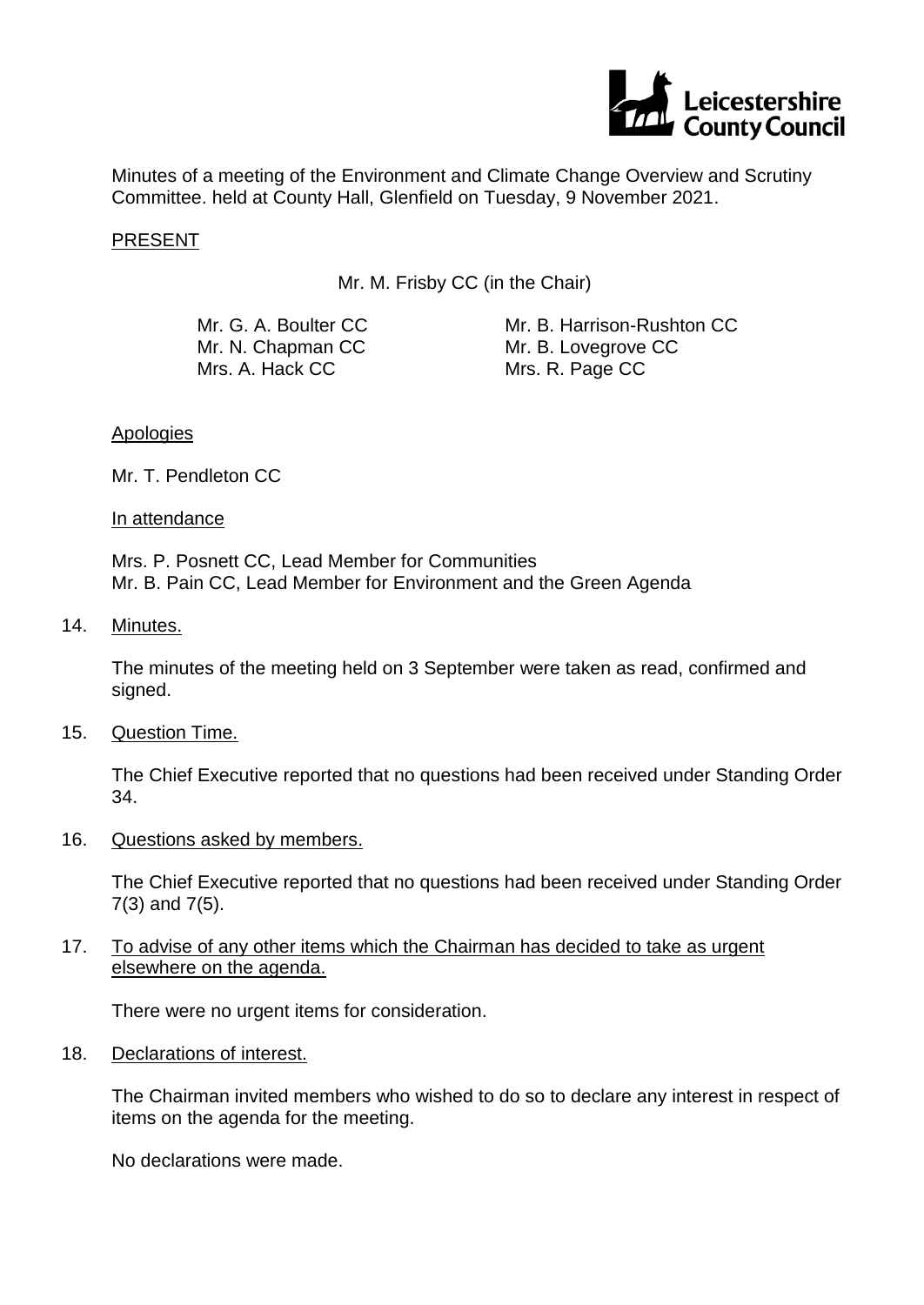## 19. Declarations of the Party Whip.

There were no declarations of the party whip.

## 20. Presentation of Petitions under Standing Order 35.

The Chief Executive reported that no petitions had been received under Standing Order 35.

## 21. Engagement on the Council's Strategic Plan.

The Committee considered a report of the Chief Executive, the purpose of which was to seek the Committee's views on the draft Strategic Plan (2022-2026) as part of the 12 week public consultation period. A copy of the report marked 'Agenda Item 8' is filed with these minutes.

The Chairman welcomed Mrs. P. Posnett CC, the Cabinet Lead Member for Community and Staff Relations, to the meeting for this item.

Arising from discussions the following points were noted:

- i. A concern was raised regarding the installation of new gas boilers under the Warm Home Grants. Officers agreed to clarify the matter with Public Health and provide more information on the programme, which was funded by Government.
- ii. Arising from a query on the lack of reference to wood burning stoves, Members were informed that the Strategic Plan was high-level and addressed such issues with an action that looked to influence communities to reduce their carbon emissions. Further detail on the Council's approach and the specific behaviours which it would aim to encourage within communities would be outlined in relevant supporting strategies underpinning the Strategic Plan, such as the Council's Environment Strategy.
- iii. In relation to the commitment to 'support environmentally sustainable farming practices that support the maintenance and enhancement of biodiversity and the condition of natural capital features', Members queried how the Council would look to encourage this, noting the impact ploughing had on the release of carbon dioxide. The Lead Member for the Green Agenda stated that farms leased by the Council were tenanted, and that the Authority had a legal obligation to uphold its contracts. Whilst it was not considered appropriate to tell farmers how to farm on the land they leased, members were assured that officers in Corporate Property worked with farm tenants to consider their sustainable practices and how they could support the Council's Action for Nature plan.
- iv. Officers offered to meet with community groups and partners to go through the Strategic Plan if they wished. Furthermore, the online survey offered options which allowed responders to only answer on certain aspects which were of particular interest to them thereby minimising the burden on members of the public and encouraging responses. Officers offered to develop an Executive Summary of the Plan.
- v. In response to a query about missing figures in section 5.4 of the sub-outcome to ensure the 'economy and infrastructure are low carbon and environmentally friendly', Members were informed that the figures related to the fact that while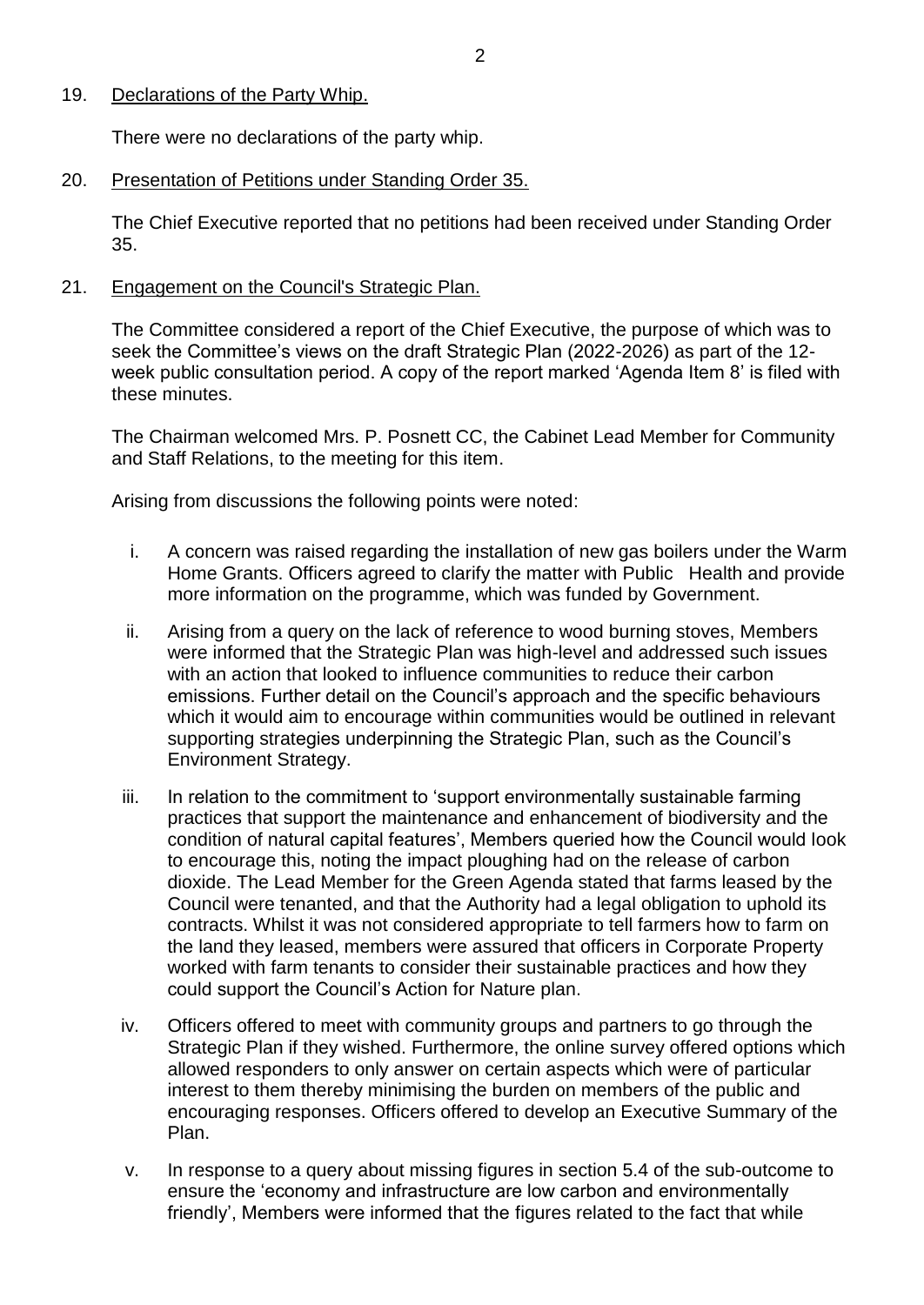commercial CO2 emissions and industrial emissions had reduced significantly, transport emissions had not. Officers would add the missing figures to the Plan.

- vi. Regarding quality of water in waterways within the county, Members felt it was important that these were highlighted within the Plan, to ensure they were protected and looked after. It was noted the responsibility for water quality however rest with other agencies such as Environment Agency. Officers advised that they would aim to highlight the issue of waterway quality in the Plan.
- vii. The Council had a road map to achieve carbon neutrality from its own emissions by 2030, and is developing a road map for wider Leicestershire emissions by 2045. Carbon neutrality meant that any CO2 released into the atmosphere was balanced by an equivalent amount being removed. Within the Council's own emissions, the most recent assessment suggested there was between 4,500 and 8,500 tonnes it would be unable to remove; therefore, some offsetting would be necessary with initiatives such as tree planting.

# RESOLVED:

- a. That the update on the work undertaken to review and refresh the Council's Strategic Plan be noted.
- b. That the Chief Executive be requested to give consideration to the comments now raised as part of the consultation on the Council's Draft Strategic Plan (2022 – 2026).

### 22. Environment and Climate Change Annual Performance Report 2020/21.

The Committee received a report of the Director of Environment and Transport and the Chief Executive on the annual Environment and Climate Change Performance Report 2020/21. A copy of the report marked 'Agenda Item 9' is filed with these minutes.

Arising from the discussion the following points were noted: -

- i. The Director advised that the County Council's 'renewable energy generated as a percentage of consumption' was 17%, which missed the 23% target. While the Authority had put as many solar panels across the estate as space allowed, it was evident that the energy output could be affected by numerous factors, such as reduced efficiency over time, cleanliness of a panel, or an increase in energy consumption. It was suggested that there may have been gaps in the collection of data from the panels and the Director undertook to investigate this.
- ii. There had been a 28% increase in electric vehicle charging to 20.33 charging points per 100,000 population. This data was provided by the National ChargePoint Registry, but was limited as it did not include privately funded charge points.
- iii. The data on fine particulate matter was collected annually and details would be provided at a future meeting.
- iv. Concerns were expressed over the low numbers of rivers deemed to be in good chemical status both within Leicestershire and nationally. The Director advised that responsibility for surface water bodies fell to the Environment Agency.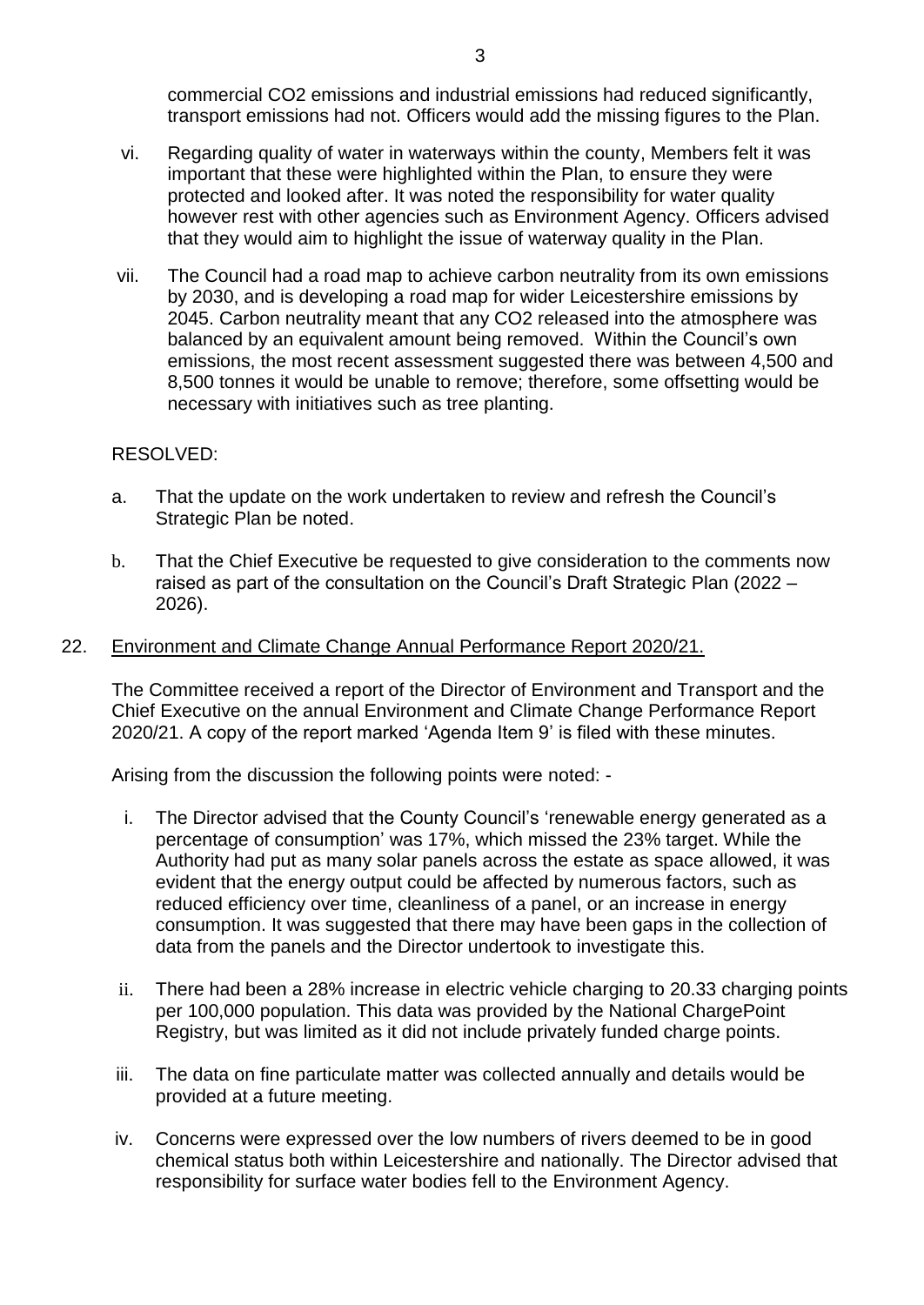The Lead Member placed on record thanks to the Department and officers who were working hard to achieve the environmental goals of the Council through the multiple initiatives set out in the appendix to the report.

Members were asked to suggest any indicators they wished to see in future performance reports, as the content of these report were being revised in line with the Strategic Plan 2022-2026.

# RESOLVED: That the report be noted.

# 23. Leicestershire Country Parks and Open Spaces Strategy and the Effects of Covid-19.

The Committee received a report of the Director of Corporate Resources regarding Leicestershire County Parks and Open Spaces Strategy and the impact of Covid-19. A copy of the report marked 'Agenda Item 10' is filed with these minutes.

Arising from the discussion the following points were noted:-

- i. Biodiversity across the county was poor as a result of historic farmland use. The County Council's grass land management schemes looked to introduce wildflower coverage where possible, such as the scheme at Market Bosworth Country Park.
- ii. Members questioned why Woodland Management Plans, which managed biodiversity and amenity within specific sites, were only 'mostly' in place. Officers clarified that Woodland Management Plans covered all Leicestershire County Council owned parks where land parcels were above a certain size, however it did not cover smaller parcels of land and land that the County Council was not responsible for.
- iii. District councils owned their own parks which were also well looked after. The County Council worked in partnership with district councils and others through the regional Midlands Parks Forum.
- iv. While there were no current plans to create a new country park, the Country Parks and Open Spaces Strategy reflected the desire to do so if an opportunity arose.
- v. Officers clarified that Bradgate Park was not listed within the County Council's country parks as it was managed by an independent charitable organisation. The County Council did however have representation on the Management Board.

RESOLVED: That the report be noted.

# 24. Tree Management Strategy Update.

The Committee received a presentation updating Members on the Tree Management Strategy. A copy of the presentation marked 'Agenda Item 11' is filed with these minutes.

Arising from the discussion the following points were noted:-

i. The Authorities target to plant 700,000 trees would require a rapid increase in planting, as set out within the Action Plan, delivery of which would include trees planted to replace trees lost through Ash Dieback.